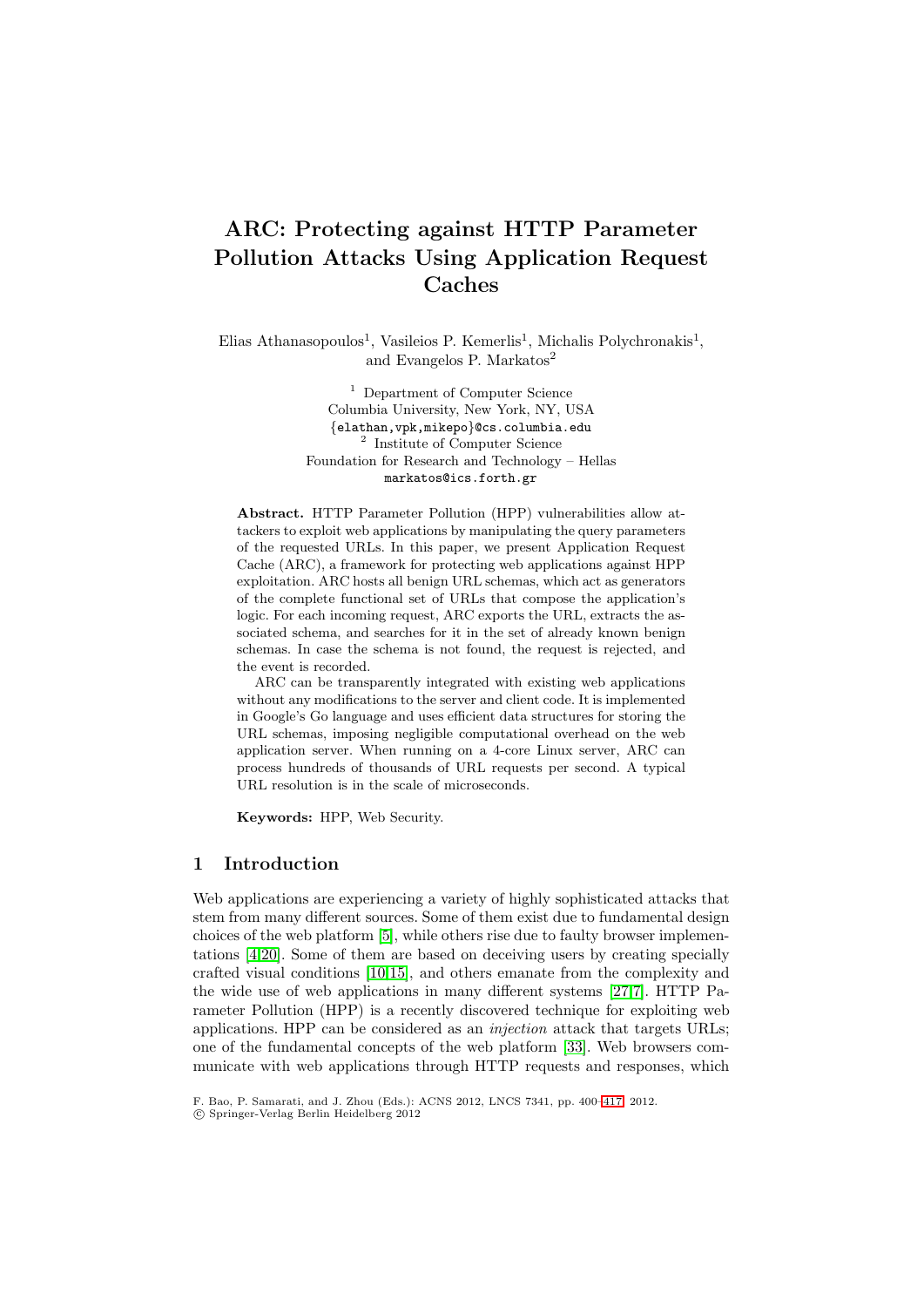reference resources using URLs. This communication can be polluted by injecting parameters in the HTTP stream. These *injected* parameters form URLs, which if served, instruct the application to perform actions that were originally not part of the application's design. Thus, the control flow of the web application is altered according to an attacker's need.

To illustrate the attack in a short example (in Section [2](#page-2-0) we give a detailed presentation of HPP and, more particularly, in Section [2.1](#page-4-0) we discuss a formal threat model), consider an e-store application taking two arguments, namely a product identifier and an action, which affects the product state. A combination of a product identifier and the action *purchase* results in ordering a product. The product identifier and the action must be attached as parameters in a URL, which in turn is communicated to the application through the construction of an HTTP request. If the attacker manages to *pollute* the request with extra parameters, then the control flow of the application may change in numerous ways. The simplest manifestation of the vulnerability is for the attacker to inject a particular parameter multiple times. In case the parameter that carries out the product identifier is duplicated, then many different control flows can take place, depending on the parameter occurrence (first, last, or a combination of) that the application will give significance while the URL is parsed.

About 1,499 of 5,000 highly ranked in Alexa.com web sites are considered vulnerable to HPP exploitation according to the methodology outlined by Balduzzi *et al.* [\[3\]](#page-15-2). In this paper, we propose Application Request Cache (ARC), a framework that can *protect* web applications from HPP exploitation. ARC does not detect HPP vulnerabilities, although it can record HPP exploitation attempts. It is deployed at server side and works completely transparently. A web application can be protected, using ARC, from HPP exploitation by simply incorporating ARC in the application server. Note that clients need no further modifications. In contrast to PAPAS [\[3\]](#page-15-2), which currently is the only available methodology for discovering HPP vulnerabilities, ARC aims at protecting the web application without auditing. ARC assumes that the web application *is* vulnerable and tries to protect it from being exploited. To this respect, ARC and PAPAS can be combined. The former as a protection layer and the latter as a periodic auditor.

ARC is based on the following fundamental concept. Each web application is characterized by a set of URL schemas, which act as generators of the complete functional set of URLs that compose the application's logic. A URL schema is extracted by a URL by masking out all variables that are assigned to the URL's parameters. Each control flow is triggered by having the application serving a URL, which stems from a particular URL schema. ARC collects all schemas taken from benign requests during a training phase.<sup>[1](#page-1-0)</sup> At production time, for each incoming request, ARC extracts the URL and its schema, and searches for

<span id="page-1-0"></span>Notice that the term "cache" is frequently used to describe temporary storage that holds recently or frequently used elements for improving performance. In this work, we use the term "cache" to refer to storage that holds a set of benign URL schemas, which can generate all possible URLs that can be safely served by a web application.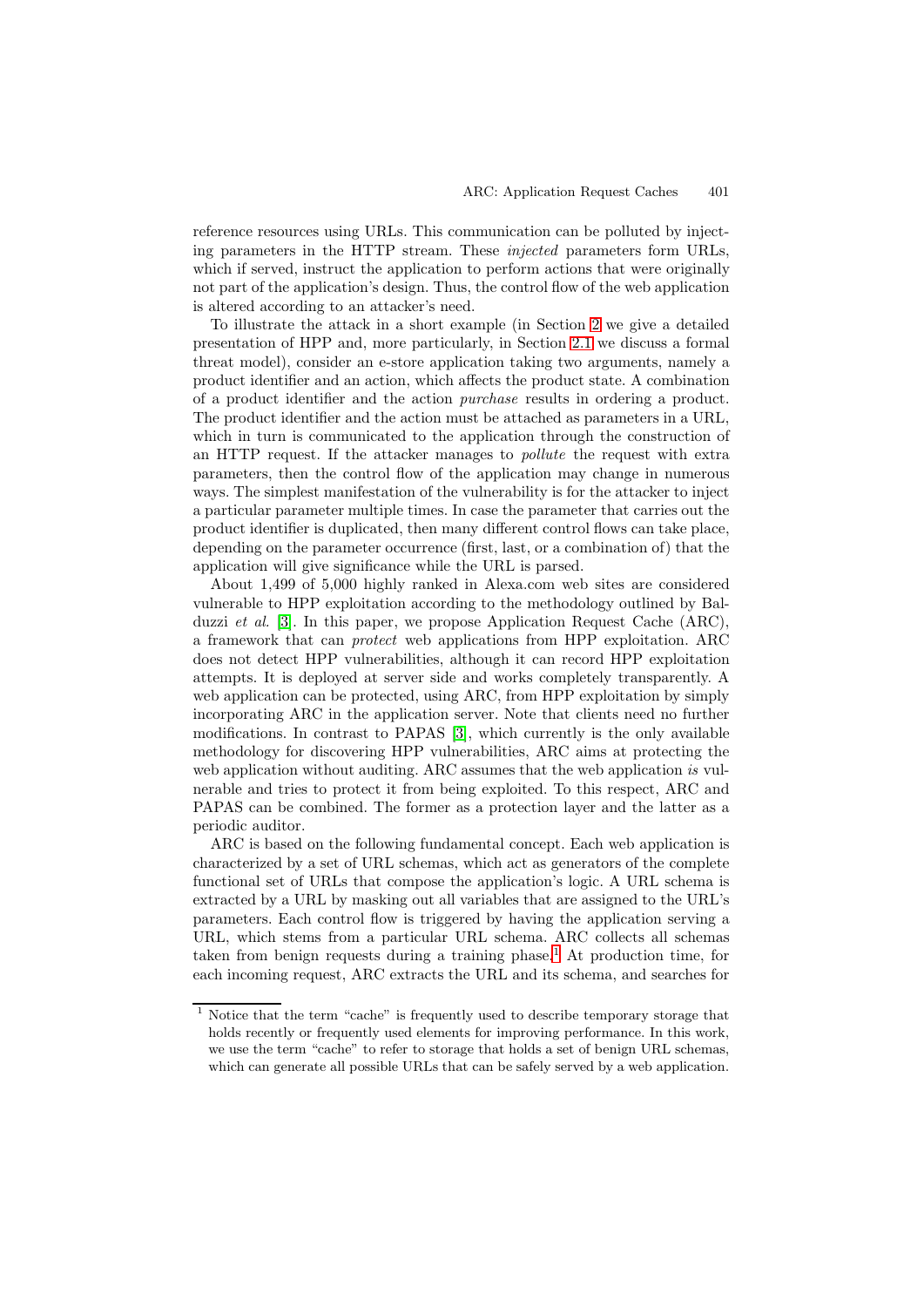it in a set of already known benign schemas. In case the schema is not found, the request is rejected and the event is recorded. An incoming *polluted* URL will have no schema stored in ARC and thus will be rejected. This methodology cannot only prevent HPP, but also certain types of XSS [\[11\]](#page-16-5), where JavaScript is attached to HTTP parameters [\[37\]](#page-17-2).

ARC is fast. Our prototype is developed using Google's Go, a very efficient programming language for constructing system tools. ARC stores all cached schemas in carefully selected data structures, which are implemented using maps and slices, as provided by Go. ARC also takes advantage of the multiprocessing features of Go, goroutines and channels. In a 4-core Linux server, ARC can process hundreds of thousands of URLs per second. A typical request resolution takes no more than a few microseconds.

**Contributions.** This paper contributes the following:

- **–** We define a formal threat model for HPP; a new class of vulnerability targeting web applications.
- **–** We design ARC, a framework that can efficiently protect web applications from HPP exploitation. The framework can be applied transparently in any application server. The web application and the available clients need no modifications.
- **–** We implement and evaluate an ARC prototype. We implement ARC in Go, a fast strong typed C-like language by Google. ARC running on a 4-core Linux server, with 4 concurrently running goroutines, can process hundreds of thousands of URL requests per second. Memory requirements, in terms of RSS, from application to application increase linearly with the size of different URL schemas.

# <span id="page-2-0"></span>**2 HTTP Parameter Pollution**

Web sites have evolved from simple, mostly-static document repositories to complex, multi-tier applications. Although different organizational paradigms are possible (*e.g.,* 3-, 4-, and n-tier), modern web applications incorporate a mixture of technologies that are typically grouped into two parts: the *application* part and *presentation* part. The former runs on the server and consists of server-side code written in PHP, Perl, Java, ASP.NET, or even  $C/C++$ , whereas the latter is rendered by the client, *i.e.,* the web browser, and is made up of (D)HTML, JavaScript, Flash, *etc.* The two parts communicate over TCP using the HTTP protocol in a request-response manner. A typical form of communication involves a request issued from a web browser, for accessing a resource provided by the web application, using a request path defined very precisely in a URL [\[6\]](#page-16-6). The web browser issues an HTTP request, which embeds the URL describing the location of the resource, and if the web server can serve the request, it does so by returning the result in the form of an HTTP response. Otherwise, an error is returned, again as an HTTP response. The following simplified URL shows an example of an on-line purchase.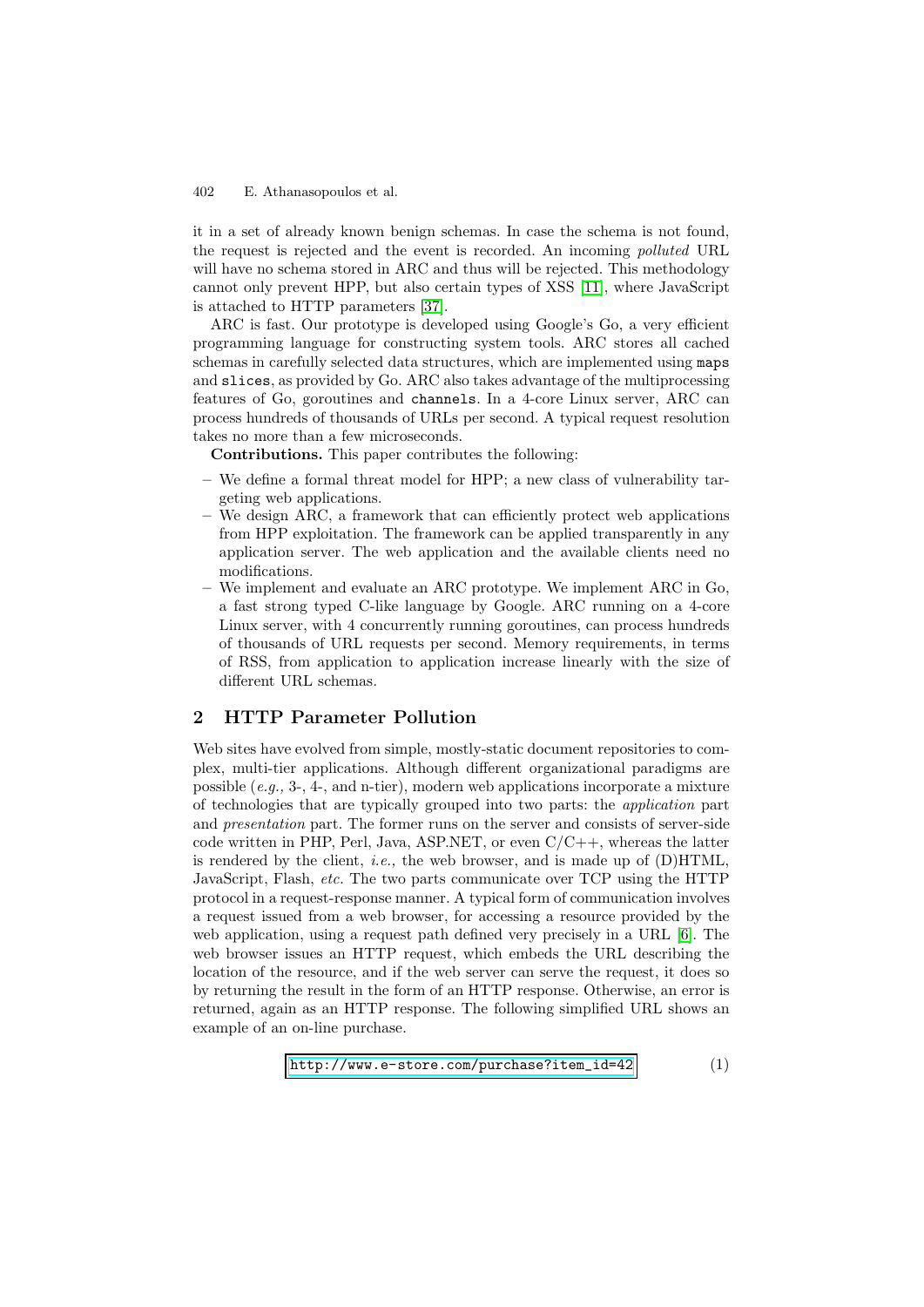The communication channel between the server and the client that is used for exchanging URLs can be attacked, affecting both the confidentiality and integrity of the application. An attacker can eavesdrop the communication and steal confidential information (*e.g.,* credit card numbers or account credentials), or modify a request issued by the client, before reaching the server, and hence break the integrity of the communication. Such attacks can be easily prevented, by forcing the web application to communicate with the client over HTTPS [\[17\]](#page-16-7). Nevertheless, carefully crafted injection attacks can still happen, even when HTTPS is in use. For instance, an attacker can lure an unsuspecting user to click on a hyperlink that targets a URL embedding some JavaScript code. Upon clicking the link, a request from the victim's browser is sent to a server. This request embeds JavaScript code, which, if not sanitized correctly by the web server, exists in the response and will be executed in the victim's browser. This is called Cross-Site Scripting (XSS) *reflection* attack. HPP is yet another injection technique for attacking web applications [\[21\]](#page-16-8). Instead of pushing JavaScript code in URLs, the attacker is polluting the URL by injecting her own combination of HTTP parameters. Consider the following URL that has the same HTTP parameter (*i.e.,* item id) encoded twice.

$$
\verb+http://www.e-store.com/purchase?item_id=6&item_id=42| (2)
$$

The result of processing this request depends on the web application's logic. There are three possible scenarios. If the application consumes the first (from left to right) occurrence of item id, then the item with id 6 is purchased. On the other hand, if the application consumes the second occurrence of item id, then the item with id 42 is purchased. Finally, it is possible that the application considers both values, or a concatenation of them, as a valid id. In that case, both items or item 642 (or 426) are purchased. This ambiguity in processing URL parameters is the core weakness behind HPP. The attacker is taking advantage that there is no standardized way of processing URL parameters, in order to exploit a web application by altering its the control flow.

To a large extent, HPP attacks are manifested by duplicating URL encoded parameters. However, it is also possible to launch an HPP attack without injecting the same parameter multiple times, but by constructing URLs that the web application does not handle correctly.

<span id="page-3-0"></span>

Normally, the request shown in URL [3](#page-3-0) results in purchasing item 42. However, due to the high complexity of modern web applications, each incoming request is processed by a series of scripts. Hence, the script chain of the imaginary web application may host a script for which the action parameter is significant. If such a script is executed, then the basket holding user products will be emptied.

**Running Example.** Suppose that Alice is the victim, e-store is an electronic commerce application, vulnerable to HPP, and Bob is the attacker, who runs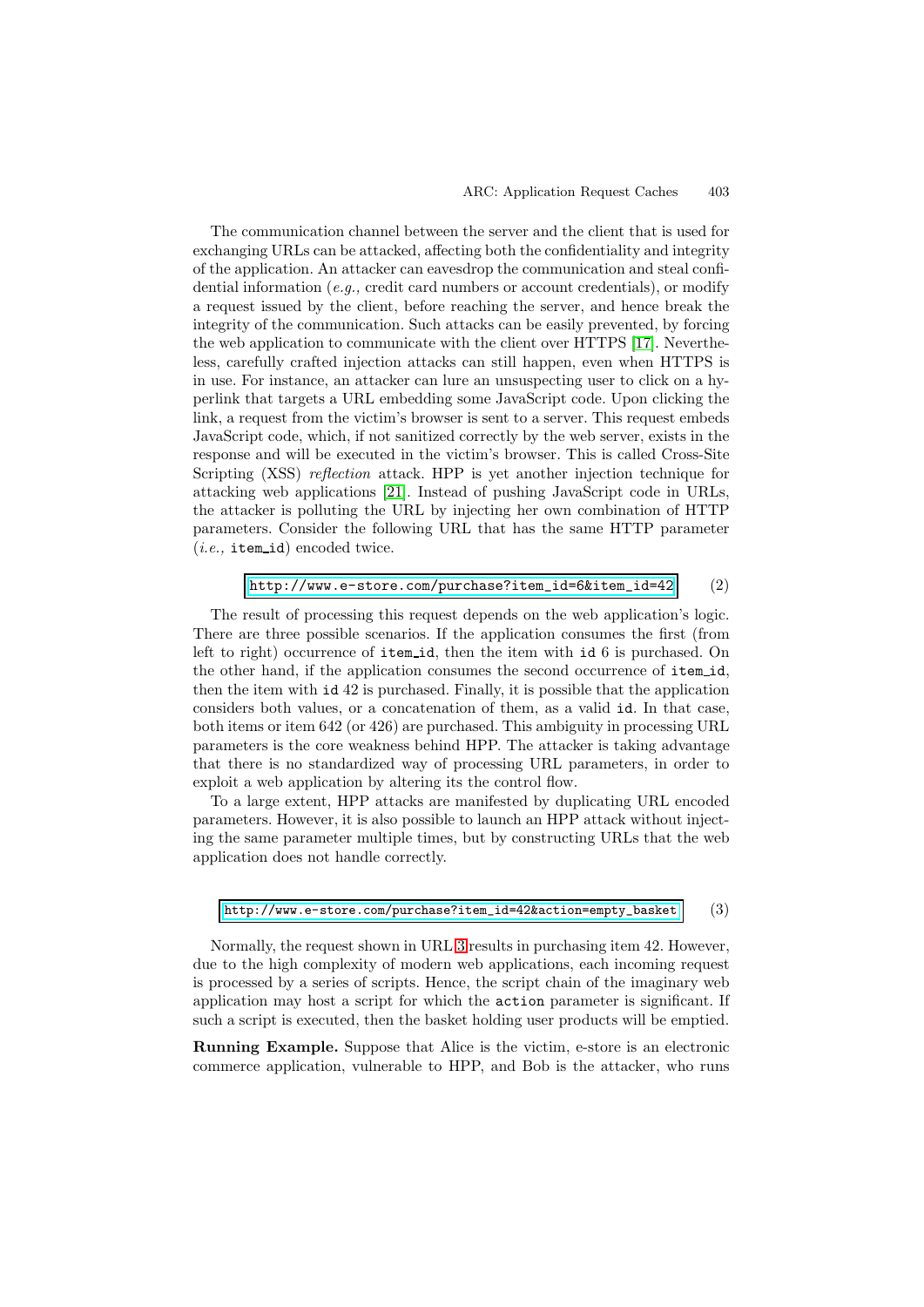his own web site. Bob's goal is to force Alice buying a different product than the one she originally intended to. Additionally, Bob has no access to the e-store and has not compromised Alice's host machine or her browser. However, Bob can lure Alice into visiting his site. Bob's site presents some offers that can be purchased from the e-store. The web application of e-store has an entrance page, which shows all items per category, in the following form:

```
<a href='http://www.e-store.com/show?category=1'>Show cat 1<a/>
<a href='http://www.e-store.com/show?category=2'>Show cat 2<a/>
...
<a href='http://www.e-store.com/show?category=9'>Show cat 9<a/>
```
Upon clicking one of the above links, the e-store application extracts the category parameter, and concatenates it with the purchase action and a list of available ids (item\_id) for the selected category. Note that e-shop erroneously trusts category and does not verify it for validity before processing it.

```
<a href='http://www.e-store.com/purchase?category=7&item_id=1'>Buy item 1<a/>
<a href='http://www.e-store.com/purchase?category=7&item_id=2'>Buy item 2<a/>
...
<a href='http://www.e-store.com/purchase?category=7&item_id=99'>Buy item 99<a/>
```
Now, Bob is creating his own entrance page with offers that can be purchased from e-store and lures Alice to visiting his site. Bob's site has the following form:

```
<a href='http://www.e-store.com/show?category=1%26item_id=42'>Go to offer 1<a/>
<a href='http://www.e-store.com/show?category=2%26item_id=42'>Go to offer 2<a/>
...
<a href='http://www.e-store.com/show?category=9%26item_id=42'>Go to offer 9<a/>
```
Alice clicks one of the above hyperlinks and the e-store application extracts the category parameter, which in our case is  $\langle \text{number}\rangle\$ 26item\_id=42, and performs the concatenation. The result is shown below (notice that %26 has been compiled to  $($ <del>( $\chi$ '</del>).

```
<a href='http://www.e-store.com/purchase?category=7&item_id=42&item_id=1'>Buy item 1<a/>
<a href='http://www.e-store.com/purchase?category=7&item_id=42&item_id=2'>Buy item 2<a/>
...
<a href='http://www.e-store.com/purchase?category=7&item_id=42&item_id=99'>Buy item 99<a/>
```
Assuming that the e-store application gives significance to the first parameter (from left to right) while parsing a URL, the product with identifier 42 will be purchased no matter which hyperlink Alice clicks.

# <span id="page-4-0"></span>**2.1 Formal Threat Model**

We now define a formal threat model for HPP vulnerabilities. A is a web application, and  $u_i$  is used for denoting any URL schema that has the following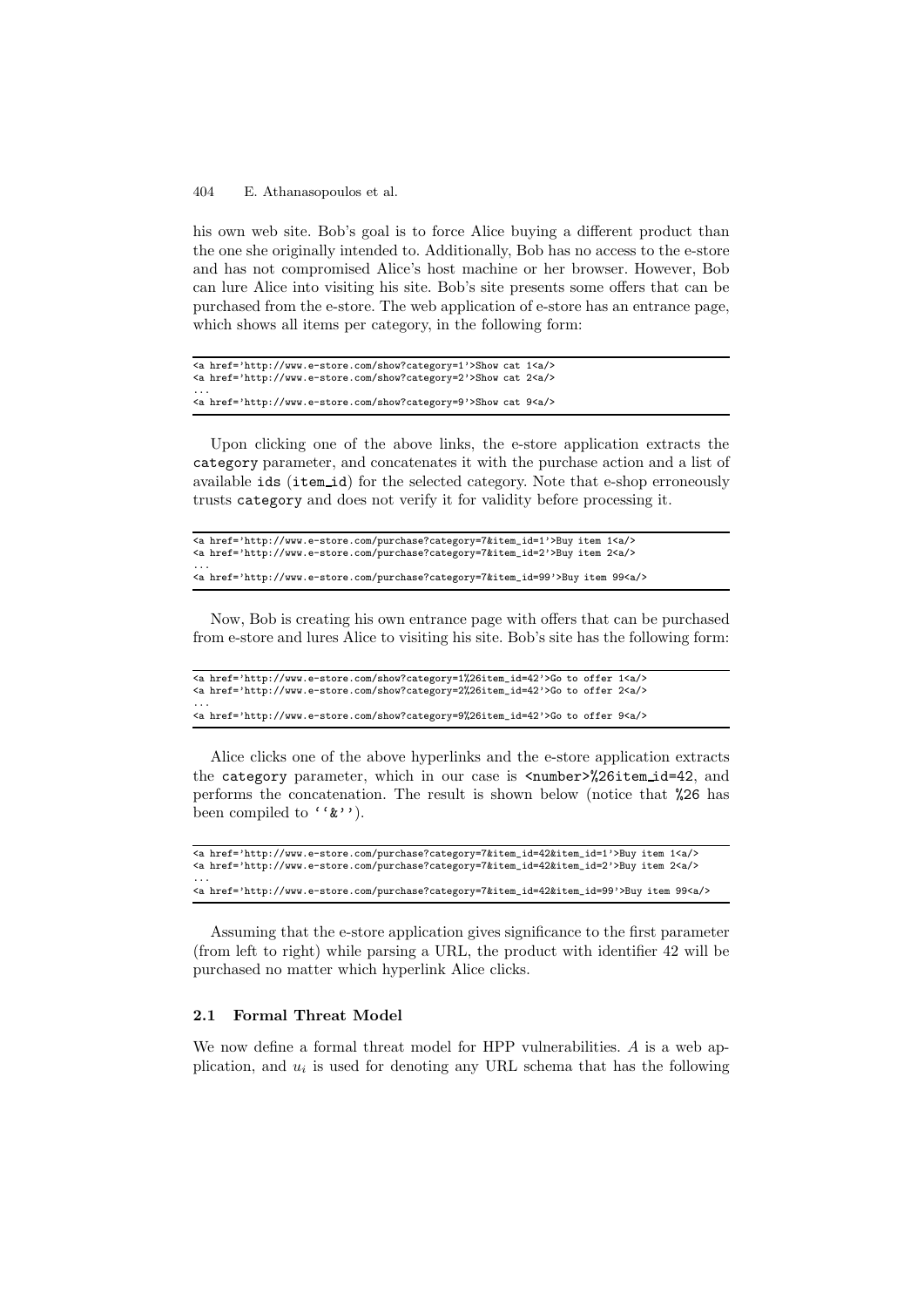| [URL]                                                                                                  | [URL schema]                                     |
|--------------------------------------------------------------------------------------------------------|--------------------------------------------------|
| http://www.e-store.com/purchase?item_id=42<br>http://www.e-store.com/purchase?item_id=30&discount=true | purchase?item_id=<br>purchase?item_id=&discount= |

<span id="page-5-0"></span>**Fig. 1.** Examples of URLs (left) and their respective URL schemas (right). A URL schema expresses a family of HTTP requests that act as descriptors of valid control flows.

form:  $\texttt{action?} p_1 = \texttt{\&} p_2 = \texttt{\&} \dots \texttt{\&} p_N = \texttt{.}$  The schema is composed of an action and a set of parameters that can take arbitrary values. *URL schemas express families of HTTP requests that are served by the web application and act as descriptors of valid control flows.* Figure [1,](#page-5-0) illustrates a set of URLs with their respective URL schemas.

 $U_a = \{u_1, u_2, ..., u_n\}$  is a set that contains all benign URL schemas that A can handle. This means that for each incoming URL in  $U_a$ , a well defined control flow  $f$  takes place, according to the application's logic. More formally:

$$
\forall u \in U_a \longrightarrow f \in F_L
$$

 $F_L = \{f_1, f_2, ..., f_N\}$  contains the control flows that can be handled safely by the web application. We denote as  $F_c$  the set of *all* possible control paths of  $A$ . Apparently,  $F_L \subseteq F_c$  and  $F_h = F_c - F_L$  is the set of all control flows that A can reach, but not initially programmed to execute.

We define the set  $U_{hyp} = \{v_1, v_2, ..., v_N\}$  that contains all URL schemas that can initiate a control flow  $f \in F_h$ . Ideally, we want A to *reject* all incoming v for which the following relationship holds:

$$
\forall v \in U_{hpp} \longrightarrow f \in F_h.
$$

Notice that flows in  $F_h$  may have arbitrary consequences and force the web application to produce undesired results.

### <span id="page-5-1"></span>**2.2 Extreme Cases**

We have defined HPP as a technique that is based on the creation of URLs embedding a combination of legitimate, yet unexpected, HTTP parameters, which can drive a web application to an undesired state. So far, we have discussed only the case where a *combination* of parameters is not handled (sanitized) correctly. However, it is possible that HPP can be carried out using the following techniques, depending always on the complexity of the web application.

*Parameter Sequence.* An attacker may carefully construct URLs that contain valid HTTP parameters, but in a non-expected order. Depending on the complexity of a web application, it might be possible that the URLs trigger a series of server-side scripts, which if executed in a non-expected order, a surprising result occurs. Note that ARC can be configured so that it can protect against such attacks (see Section [3\)](#page-6-0).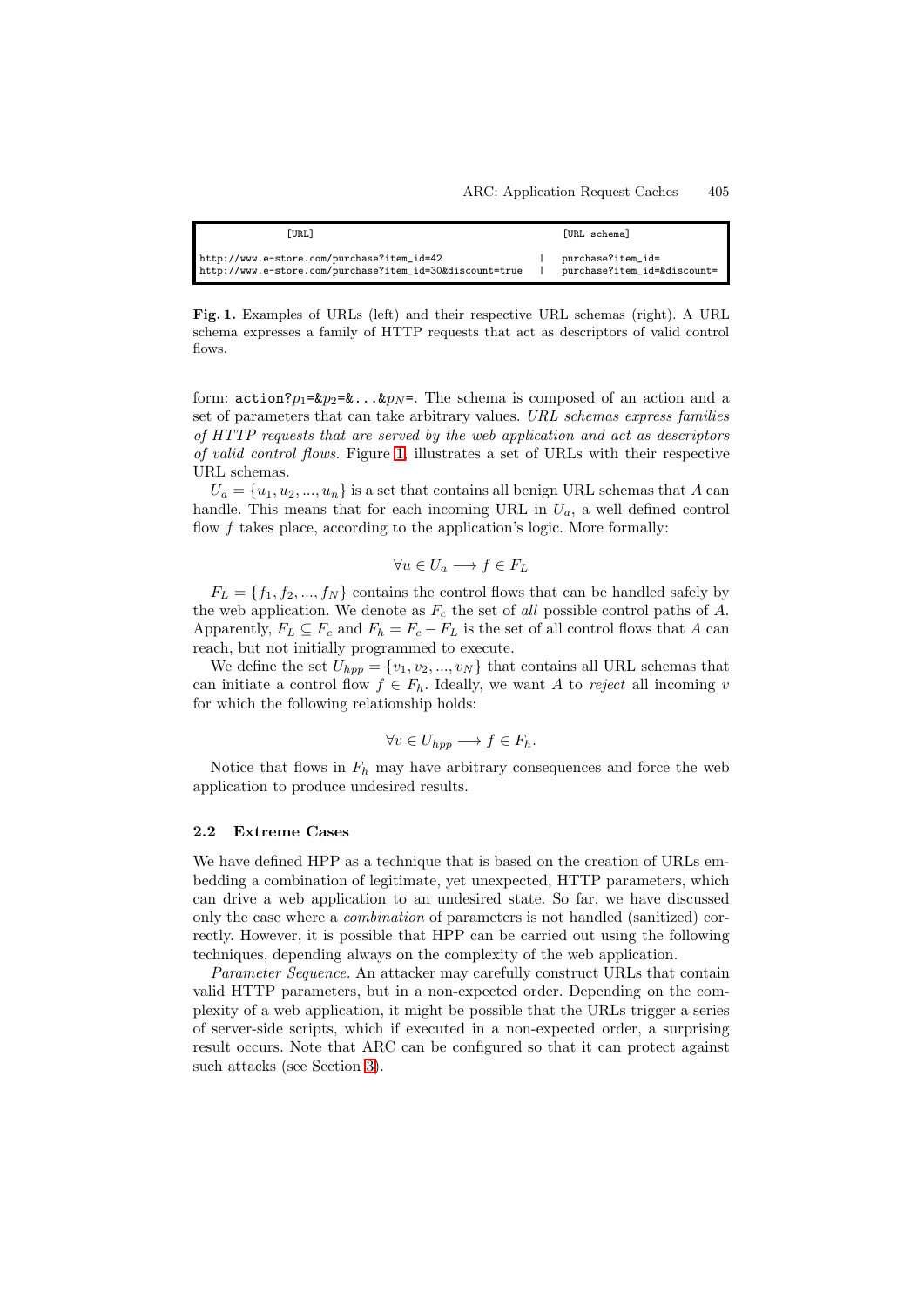

<span id="page-6-1"></span>**Fig. 2.** The data structures used by ARC. A hash table, which holds references to linked lists hosting the set of the parameters of each schema. Each entry in the table has been produced by hashing the action part of a URL schema.

*Parameter Values.* An attacker may carefully construct URLs that have an expected sequence of HTTP parameters, but with erroneous values. This case is hard to prevent, since it stems from unsafe input sanitization. ARC is based on URL schemas, which have already masked out all values, and tries to prevent parameter *injection*. We believe that with minor modifications, ARC might be able to handle such scenarios, but it needs significant effort and knowledge of the web application's internals by the developer.

## <span id="page-6-0"></span>**3 Application Request Cache**

An ARC is a cache that stores all possible URL schemas supported by a web application's logic. Recall that a URL schema is characterized by an action and a set of parameters. Each parameter is not bounded by a specific range of values. URL schemas express generators of HTTP requests served by the web application and they act as descriptors of valid control flows. A URL schema describes a series of different control flows. For example, consider the following URL schema taken from the running example of this paper:

www.e-store.com/process-item?item\_id=&action=

The schema is characterized by an action, in our example "process-item", and a set of two parameters: {item\_id, action}. New control flows are created depending on the value each parameter of the set takes. If "delete" is assigned to "action" the product corresponding to a given "item id" will be erased. If "show" is assigned to "action" the product corresponding to a given "item\_id" will be rendered in the user's browser. ARC aims at collecting and maintaining all benign URL schemas supported by a web application. An ARC-enabled web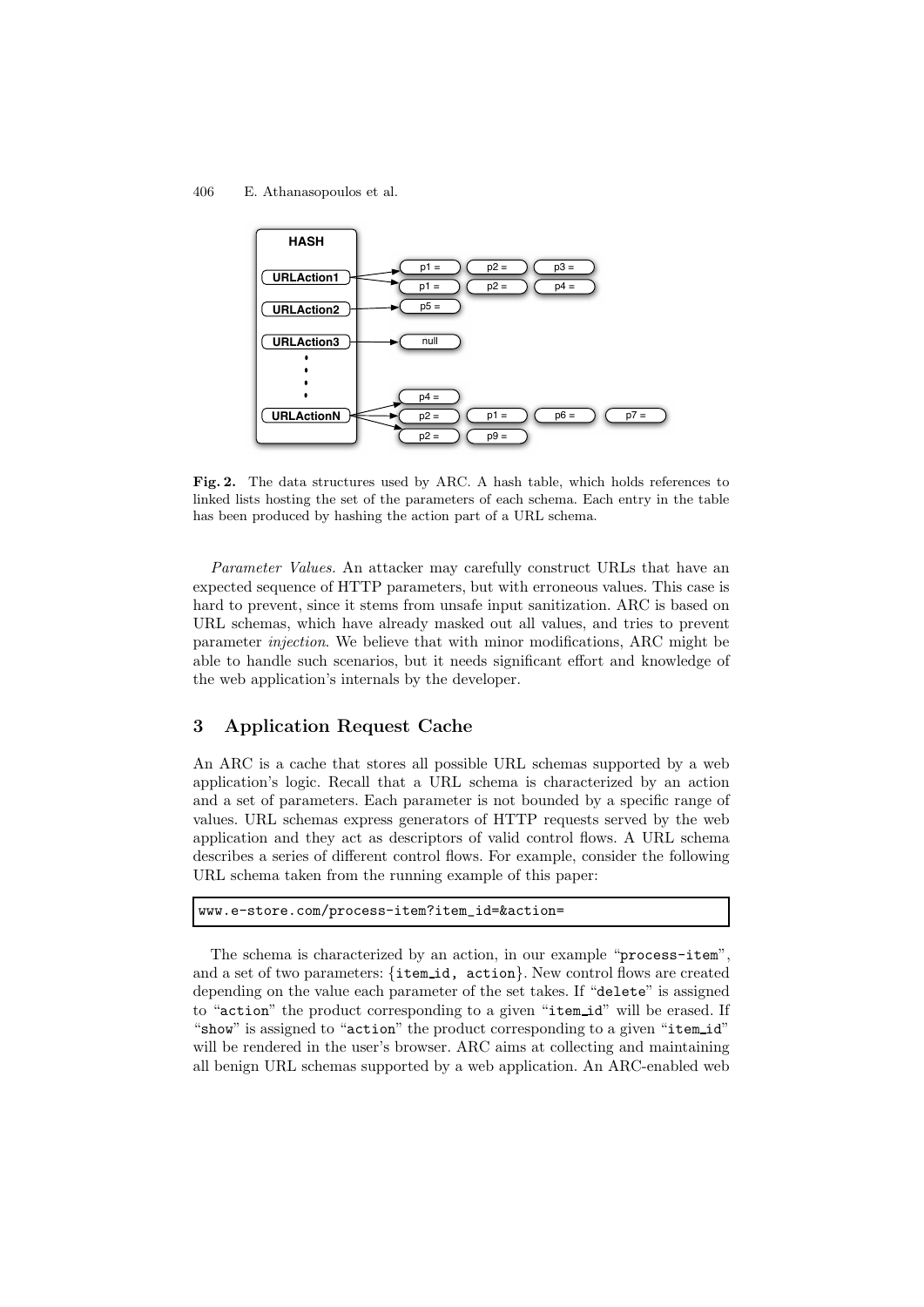application, checks every incoming HTTP request to verify if a benign URL schema for the particular request is already stored in the ARC. In the case there is no available schema, ARC does not forward the HTTP request to the application server, and the event is logged. There are two crucial things for the transparent and efficient operation of the system. First, the collection of URL schemas must take place in a controlled environment and in an automated fashion. Second, upon the schemas' cache has been built, ARC must resolve each incoming HTTP request as fast as possible.

**Data Collection - Training.** ARC needs to know in advance all valid URL schemas supported by the web application. Thus, ARC needs initially to be trained, while the web application is running in non-hostile environment and is receiving only legitimate traffic. It is common for many anomaly detection systems to require an initial training phase [\[30](#page-17-3)[,25,](#page-17-4)[29\]](#page-17-5). While in training phase, ARC passively monitors all web traffic received by the web application, filters out all URLs and extracts all URL schemas. These URL schemas are the generators of the complete set of legitimate HTTP requests the web application can serve without becoming HPP exploitable. Training is particularly easy for large companies, which perform extensive beta-testing prior publishing their applications in the wild. Passively monitoring a web application while it is being developed can produce the complete set of allowed schemas, since developers are used to test every new feature they implement. Training is also easy for applications that are based on frameworks for providing blog, forum, or other web services. This is because the application must be monitored *once* for extracting all URL schemas. The same cache can be used by all application instances.

Another option is to use a crawler or scanner for extracting all possible URLs the application provides. However, modern applications use dynamic interfaces implemented in AJAX [\[12\]](#page-16-9), which many times perform requests towards the application server asynchronously using JavaScript. These requests cannot be easily captured by a crawler. However, today, there are efforts towards sophisticated crawlers that can handle the complexity and the dynamic nature of Web2.0 applications with rich interfaces. One such effort is Crawljax [\[22\]](#page-16-10), which has been used by researchers for extracting the user interface of Web2.0 applications [\[8\]](#page-16-11). Finally, notice, that many frameworks assume that all URLs an application can handle is known [\[26](#page-17-6)[,16](#page-16-12)[,2\]](#page-15-3) (see discussion in Section [6\)](#page-14-0).

**Data Structures.** The data structures used by ARC is a hash table and a collection of linked lists. Each schema is stored in the cache in the following way. First, the *action* part of the schema is hashed. In the case there is no entry in the hash table with the same key, a new hash node is inserted at the index, which is equal to the key. Otherwise, a pointer of the currently occupied index of the hash table is fetched. This pointer holds references to linked lists, which host the set of the parameters of each schema. In the case that there is no list hosting the parameters of the new schema, a new one is created and a reference is assigned to the hash index. The data structures are schematically depicted in Figure [2.](#page-6-1) Observe the hash table that stores each action (from 1 to  $N$ ), which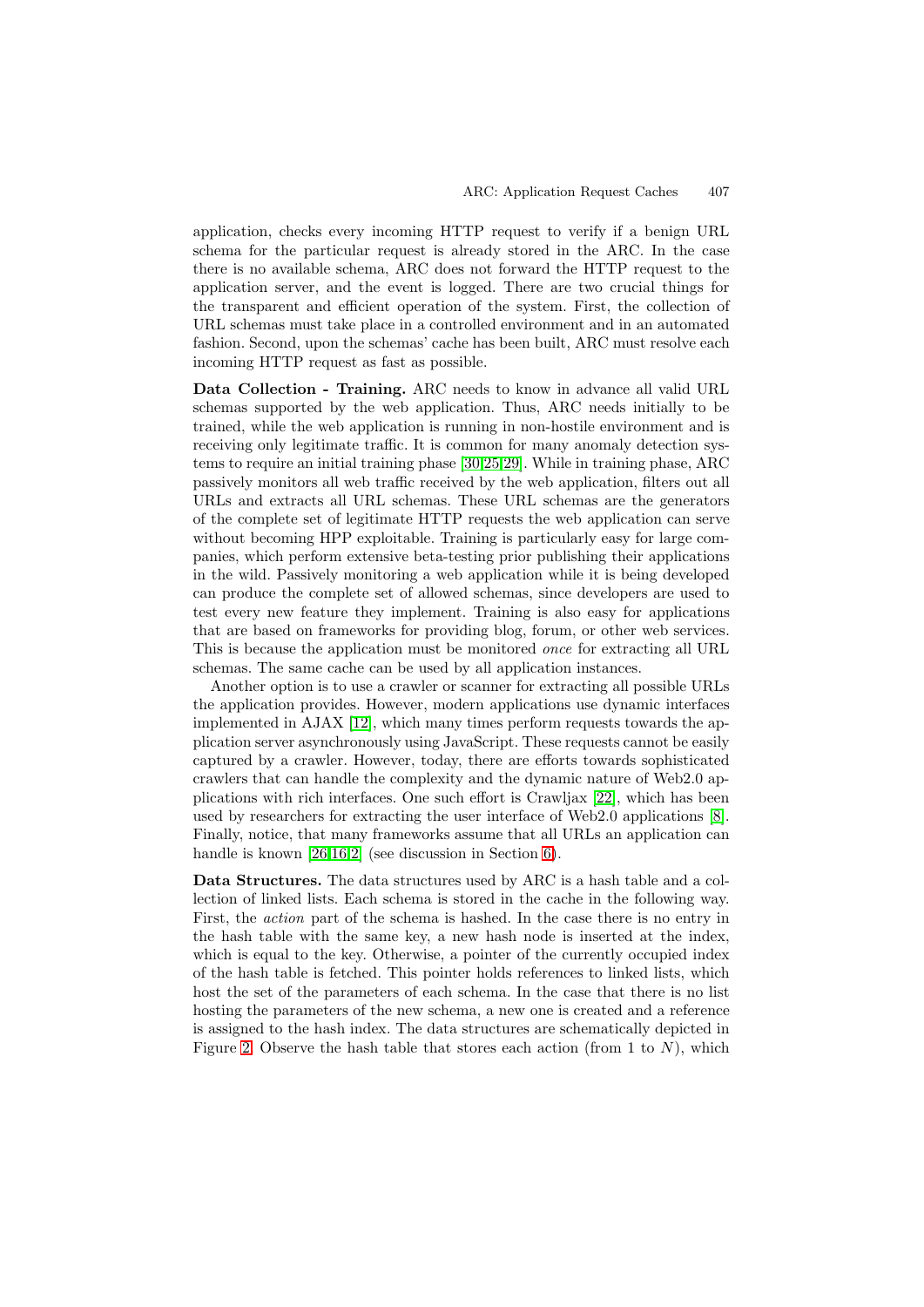is noted with URLActionX. Each hash entry stores pointers towards a series of linked lists. In the example ARC of Figure [2,](#page-6-1) URLAction1 stores two pointers, meaning that this entry describes two different URL schemas, each of them described by three different parameters. In the same fashion, URLAction2 stores one pointer towards a list that contains a single parameter, and URLAction3 stores a pointer towards null, meaning the particular schema takes no parameters. Finally, URLActionN stores three pointers towards three lists, containing 1, 4, and 2 parameters, respectively.

**Search Algorithm.** It is trivial now to derive the search algorithm and its complexity, since we have analyzed the data structures employed by ARC in the previous part. For each incoming HTTP GET or POST request the URL schema is derived by parsing the request line. The action part (the part before the character "?") and the set of parameters (all left parts of expressions "par=var" delimited with each other by the character "&") are derived in this step. We assume that URLs follow the specification [\[6\]](#page-16-6). ARC can be extended to use a custom URL schema, for web applications that do not follow the specification, since ARC runs purely at the server side and, thus, can co-operate with the application server. We do not account for parsing operations in complexity, since all requests have to be parsed by the application server, no matter if ARC is enabled or not. When a URL schema is derived, the action part is hashed and is looked-up in the ARC table. The complexity of this operation is  $O(1)$ . Now, the set with the parameters of the schema has to be checked against all sets already stored with this action. We define as URL action density,  $\rho$ , the ratio of unique actions over all possible URL schemas. For example, a web application that supports 1,000 URL schemas and those include 100 unique actions, has  $\rho = 0.1$ . The density reversed approximates how many schemas are associated with a particular action, or how many lists are associated with each hash bucket. Assuming that an input schema has a number of parameters,  $N$ , then the complexity of the search is  $O(\frac{N}{\rho})$ . Thus, the complexity of the complete algorithm is  $O(1) + O(\frac{N}{\rho}) \simeq O(N)$ . Thus, the search algorithm has linear complexity with the number of parameters of each input schema.

**Optimizations.** We can substitute the linked lists with trees, in order to reduce the search time required for scanning the lists. The optimized version can reduce the search time and, thus, increase the URL throughput (see Section [4\)](#page-9-0). However, security must be sacrificed, since cases described in Section [2.2](#page-5-1) cannot be handled correctly. Thus, for the rest of this paper, we discuss and evaluate only the unoptimized ARC. A second approach is to use DFAs for searching the cache. Consider, for example, that each URL can be represented by a string, whose characters are selected from a space defined by all the different parameters, which can occur in all collected URL schemas. Although, a DFA has linear complexity in search, in practice, implementing regular expressions that can contain all the thousands of URL parameters used by a large web application is not considered trivial, due to intrinsic constraints of current off-the-shelf implementations. For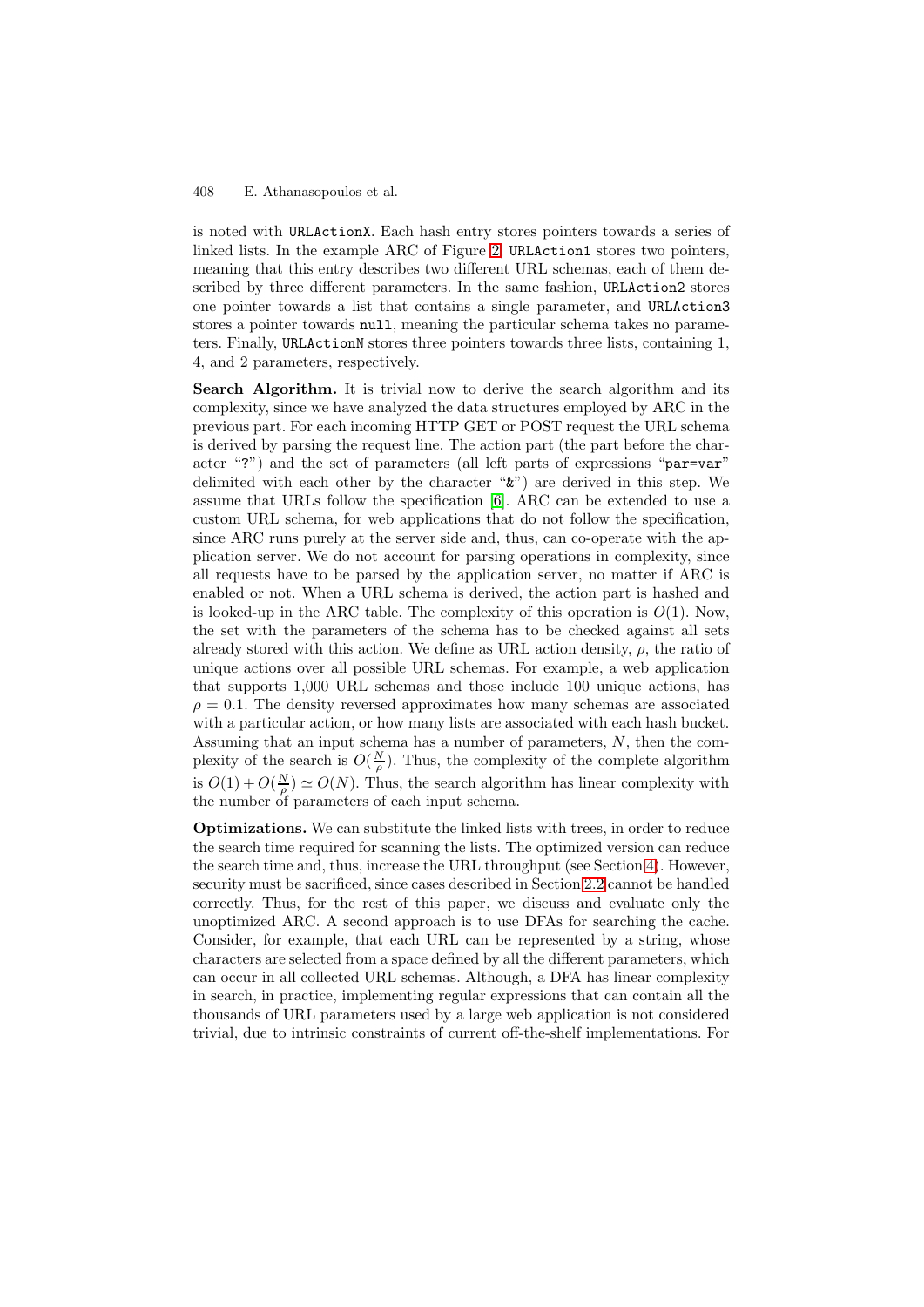example, PCRE [2](#page-9-1) has a hard limit for the maximum size of a regular expression, and it needs special recompilation for changing this. Finally, we can use a single hash table for speeding up search. For each incoming schema, we can concatenate the action part and all parameters and feed the result to a hashing function. By definition, this will speed up the search to  $O(1)$ , no-matter the length of the URL parameters of each incoming schema. However, large web applications, using many URLs, will experience hash collisions, which can be resolved by incorporating linked lists. Thus for large web applications, this approach is, essentially, identical to the approach we follow for building ARC.

### **3.1 Implementation**

We implemented an ARC prototype in Go [\[19\]](#page-16-13). Go is a programming language created by Google for fast system development. We created two versions, one single-threaded and one that utilizes 4 threads. In the world of Go, the term *goroutine* is used, instead of thread. Goroutines cannot be used standalone. There is no way for a goroutine to complete and communicate the result to the rest of the program, unless a channel is used. Thus, for the rest of this paper, we will refer to the single-threaded version as *single-channel ARC* and to the multithreaded one as *4-channel ARC* . As far as the data structures are concerned, we use maps for implementing the hash and slices for implementing the linked lists. Maps and slices are standard data structures provided by Go. A map represents a relation of two data types, one serving as the key and one as the data holder. On the other hand, slices are similar to C arrays, but their size can be modified at run-time. The ARC implementation works as follows. First, it builds the cache by reading a collection of already stored URLs in the disk. It forms the cache (see Figure [2\)](#page-6-1), which is maintained in memory (we evaluate the system's memory footprint in Section [4\)](#page-9-0). For each incoming HTTP request the application server extracts the URL (and the POST parameters, if it is required) and forwards it to the ARC. The URL schema is extracted and the ARC looks up in the available cache for its existence. If the schema exists, the parsed form of the URL is forwarded to the application server, otherwise the incoming request is dropped and the event is logged. We implemented ARC and the application server in Go. However, with minimum changes, ARC can cooperate with any modular application server.

# <span id="page-9-0"></span>**4 Evaluation**

All experiments are carried out using artificially created traces. In this way, we are able to create large collections with thousands of URL schemas, in order to stress our implementation as much as possible. Initially, we create three different URL sets. The set is composed by URLs that are formed by a random action part and by a set of random strings representing URL parameters. Each parameter is a random string of size between 6 and 16 characters. Each set is characterized by

<span id="page-9-1"></span> $\sqrt{2 \text{ http://www.pcre.org}}$  $\sqrt{2 \text{ http://www.pcre.org}}$  $\sqrt{2 \text{ http://www.pcre.org}}$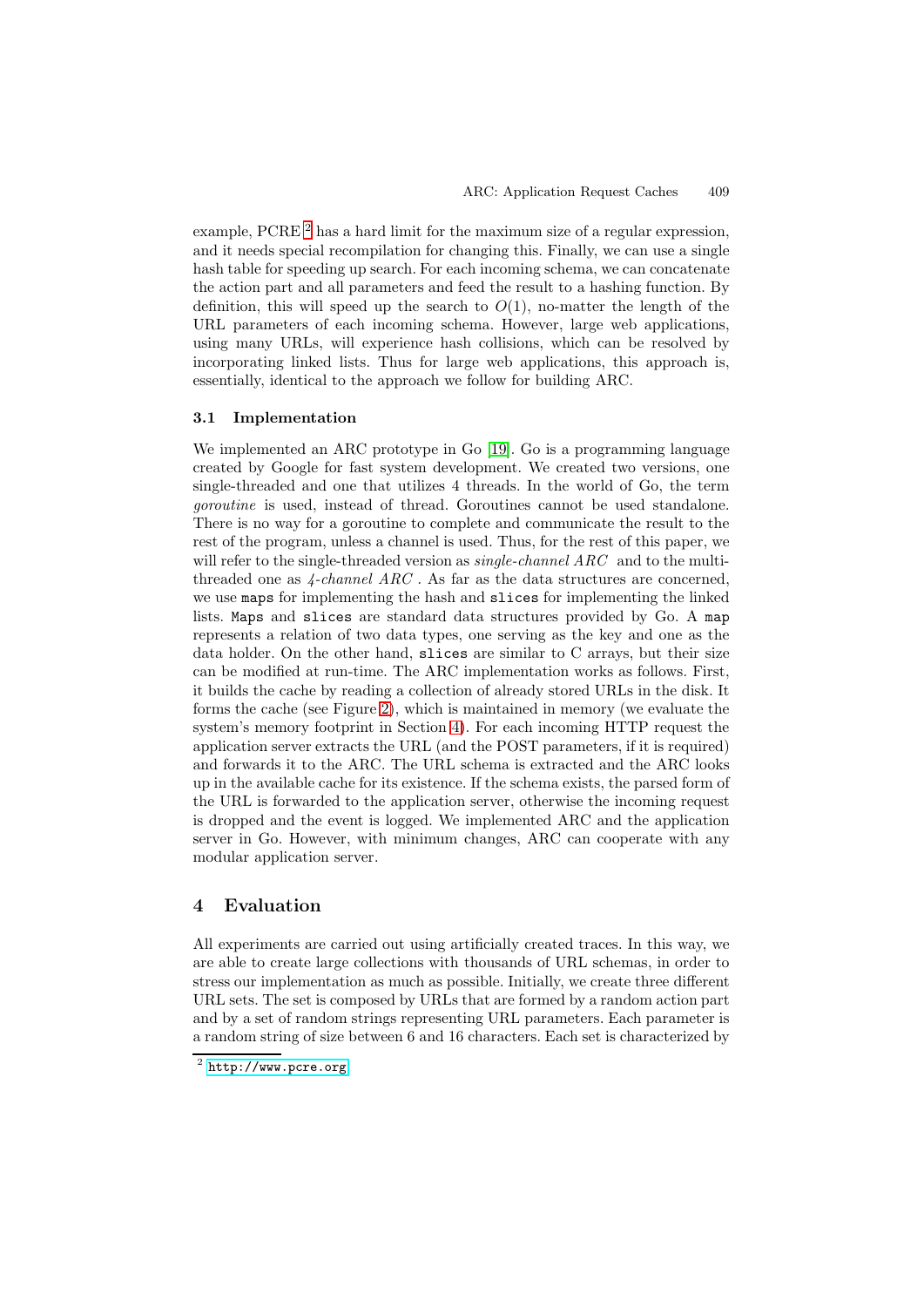<span id="page-10-0"></span>**Table 1.** Properties of URL sets used in evaluation. Each set is characterized by 4 properties: (1) the amount of URLs the set includes, (2) the minimum number of parameters a random URL of the set may include, (3) the maximum number of parameters a random URL of the set may include, and (4) the density  $\rho$  of the set.

| Web Application URLs Min Par. Max Par. |         |     |    |       |
|----------------------------------------|---------|-----|----|-------|
| Small                                  | 1.000   |     |    | 0.01  |
| Medium                                 | 10.000  |     | 15 | 0.001 |
| Heavy                                  | 100,000 | 19. | 20 | 0.001 |



<span id="page-10-1"></span>**Fig. 3.** Cumulative distribution function of HTTP parameters, as collected from a real-world trace, including HTTP/HTTPS traffic for the phpBB and phpMyAdmin applications. The plot depicts 1 million URLs sampled from a trace containing over 50 millions of captured URLs.

4 properties: (1) the amount of URLs the set includes, (2) the minimum number of parameters a random URL of the set may include, (3) the maximum number of parameters a random URL of the set may include, and (4) the density  $\rho$  of the set. Recall from Section [3,](#page-6-0) that  $\rho$  is defined as the ratio of unique actions over all possible URL schemas. Thus, we create three URL collections, each one representing a different web application. The first set contains 1,000 URLs, each one having 5 to 12 parameters, with  $\rho = 0.01$ . We will further refer to this set as *Small Application*. The second set contains 10,000 URLs, each one having 7 to 15 parameters, with  $\rho = 0.001$ . We will further refer to this set as *Medium Application*. Finally, the third set contains 100,000 URLs, each one having 12 to 20 parameters, with  $\rho = 0.001$ . We will further refer to this set as *Heavy Application*. We summarize all these details in Table [1.](#page-10-0)

The characteristics of the artificially created traces are based on real-world evidence. We monitored two well-known web applications, phpBB and phpMyAdmin, and managed to collect over 50 millions of URLs. We then analyzed a sample of 1 million URLs and measured the number of HTTP parameters per HTTP GET/POST request. We plot the CDF in Figure [3.](#page-10-1) Notice, that the majority of HTTP requests include less than 5 different parameters, and there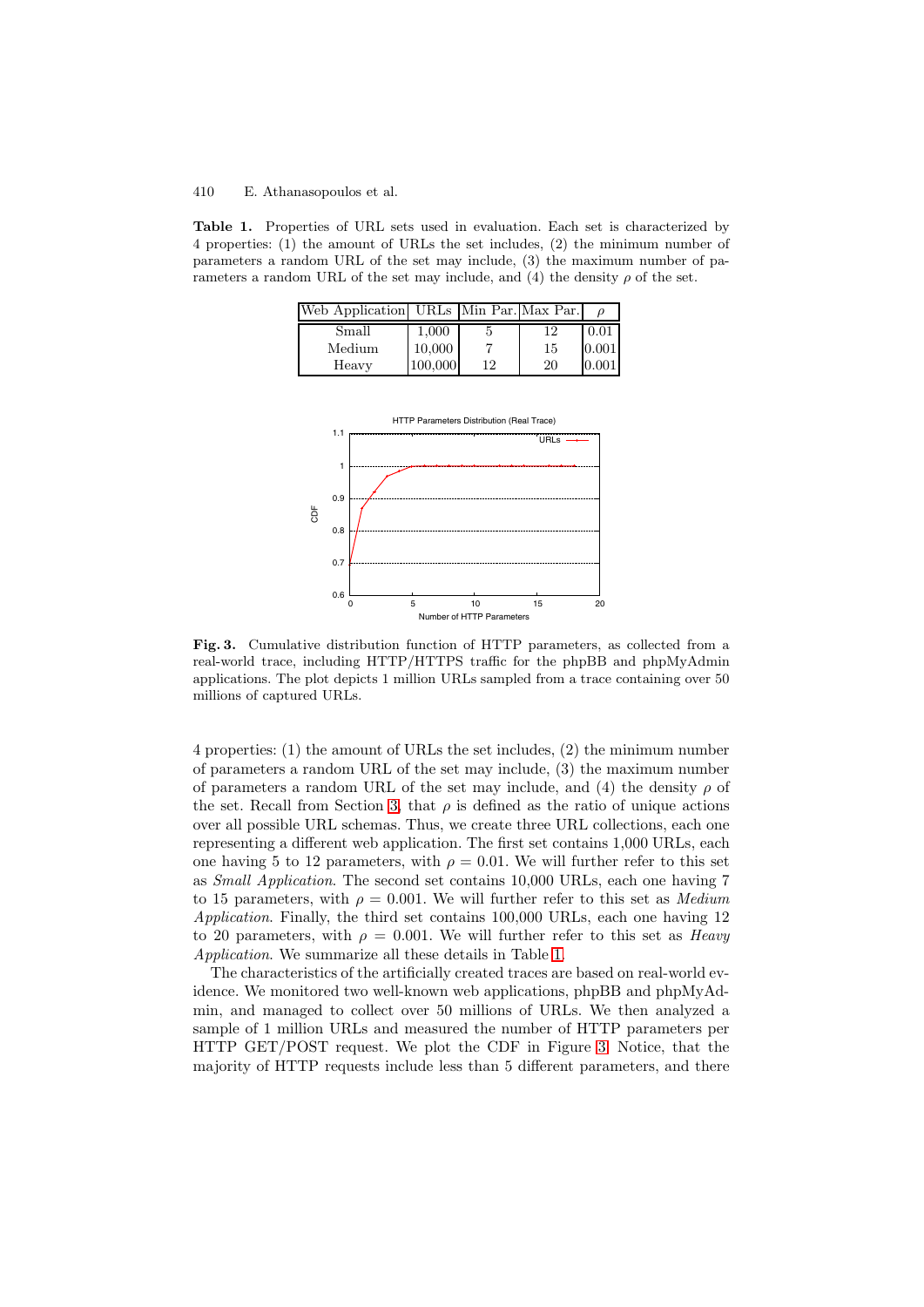

<span id="page-11-0"></span>**Fig. 4.** Cumulative distribution function of all measured resolutions, for both the single-channel and the 4-channel version of the ARC, and for all different web applications. The majority of all request resolutions, about 98%, are completed in less than 10 microseconds.



<span id="page-11-1"></span>**Fig. 5.** Resolved requests per second for the small, medium, and heavy application, respectively. The 4-channel ARC significantly outperforms the single-channel one, serving hundreds of thousands requests per second, in all applications.

were not recorded HTTP requests containing more than 18 parameters. The tree different URL sets are precomputed and stored to files on disk. For each experiment, ARC loads the URLs, exports the schemas, and creates the caches as we described in Section [3](#page-6-0) (see Figure [2\)](#page-6-1). All information is maintained in memory. As far as the hardware setup is concerned, all experiments run in a Linux server, equipped with i7/2.93 GHz (4-cores) and 4 GB RAM.

### **4.1 Request Resolution**

We are interested to identify the average time it takes for ARC to process one singe request. We run the ARC with one of the three URL sets, which correspond to a particular web application (small, medium, and heavy). We forward 1,000,000 URL requests towards ARC, after it has loaded all URLs and has built all data structures. All requests are taken randomly from the initial file that hosts the artificially created URLs. For each request we measure the time needed by ARC to find the URL schema that corresponds to the incoming URL request. The search time includes parsing the initial URL. We perform all measurements with the Nanoseconds() function, which is contained in the time package.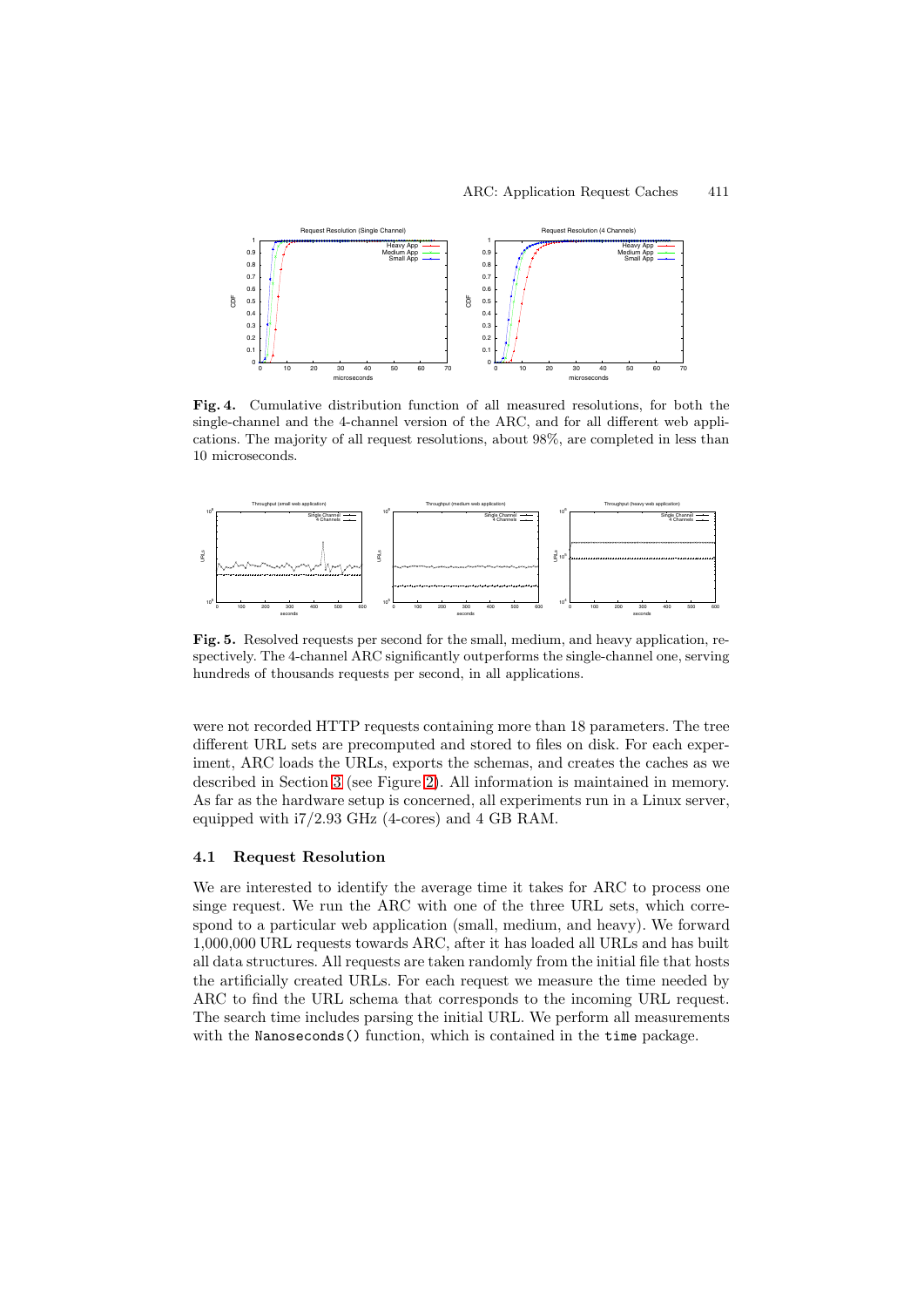

<span id="page-12-0"></span>Fig. 6. Resident Set Size (RSS) and Virtual Size (VSIZE), both as reported by  $p s(1)$ , while running ARC for each one of the three applications. Notice, that both, 4-channel and single-channel, versions have similar memory requirements. Also, memory requirements, in terms of RSS, from application to application increase linearly.

In Figure [4](#page-11-0) we plot the CDF of all measured resolutions, for both the singlechannel and the 4-channel ARC, and for all different web applications. It is important to highlight the following. First, the majority of all request resolutions, about 98%, are completed in less than 10 microseconds. We consider that the performance is enough for not causing significant overhead to an application server, even in configurations that are based on commodity hardware. Second, the requests for the heavy application seem to be resolved a little bit slower than the medium one, and the requests of the medium one seem to be resolved a little bit slower than the small one. This is reasonable, since the heavy application is characterized by URLs that have more parameters that the ones of the medium and of the small ones. This has two consequences: (1) the parsing time is longer (recall, that we account for parsing in every search operation), and (2) the lists' size is larger or, more formally,  $N$  is larger (recall the complexity of the search algorithm,  $O(N)$ , presented in Section [3\)](#page-6-0). Finally, notice that the 4-channel ARC behaves worse than the single-channel ARC (all CDFs are shifted to the right, in the right plot of Figure [4\)](#page-11-0). Initially, this seems to be counterintuitive. However, it is not. The 4-channel version has the additional overhead of managing and context-switching the 4 goroutines. This affects slightly the performance of each request resolution. Nevertheless, the overall performance of the 4-channel version significantly outperforms the single-channel version, since the 1,000,000 requests are completed in shorter time. We quantify this in the following part.

### **4.2 Request Throughput**

We configure ARC to run with each one of the three different applications for 600 seconds. We record how many requests ARC can resolve per second for the small, medium and heavy application, respectively. We run all experiments for both, 4-channel and the single-channel, ARC implementations. We present the results in Figure [5.](#page-11-1) Notice, that the 4-channel ARC significantly outperforms the single-channel one in all applications. Observe, that the 4-channel ARC can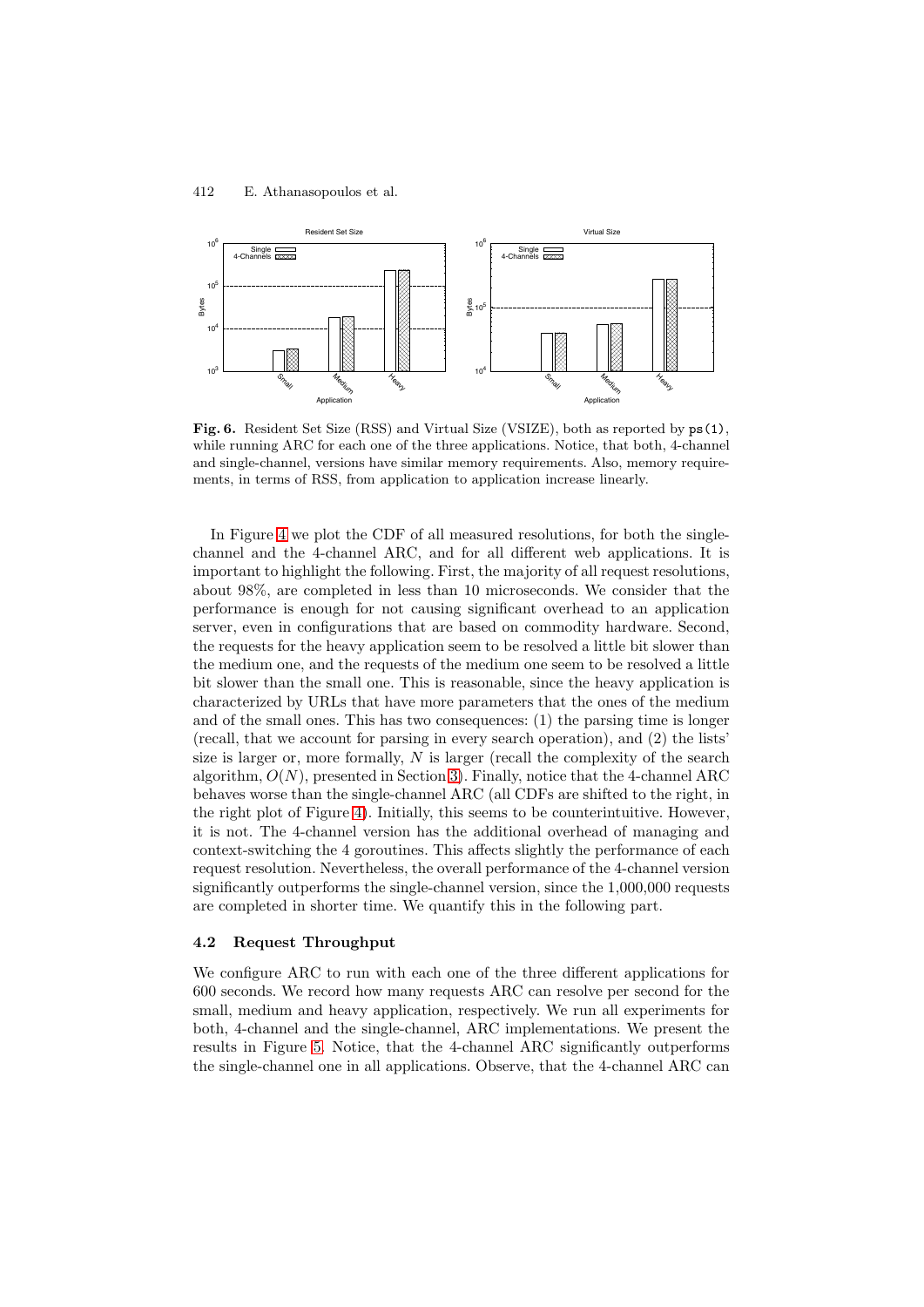```
1 package hello
 \begin{array}{c} 2 \\ 3 \\ 4 \end{array}import (
 \begin{array}{c|c} 4 & \cdots & \cdots \\ 5 & \cdots & \cdots \end{array}5 ....
  \begin{matrix} 6 \\ 7 \end{matrix} )
\begin{array}{c|c} 8 & \text{func init() } 6 \\ 9 & \text{http.Hand} \end{array}9 http.HandleFunc("/", handler)<br>10 \arctan x = \arctan x\arctan x = \arctan x. Init()
\overline{11}12
13 func handler(w http.ResponseWriter, r *http.Request) {<br>
14 if (arc.FilterURL(r.URL.RawPath) == true) {
14 if (arc.FilterURL(r.URL.RawPath)<br>15 fmt.Fprint(w. deliver page(r))
                  fmt.Fprint(w, deliver\_page(r))<br>} else {
16 \Big\} else {<br>17 \Big\} fmt.Fp
                  fmt.Fprint(w, deliver_error("URL is not supported."))
18 }
19 }
```
<span id="page-13-0"></span>Fig. 7. An example web application written in Go, for running over Google's AppEngine, which incorporates ARC. Some functions are omitted for presentation purposes. Notice, that ARC integrates seamlessly with the rest of the code.

serve hundreds of thousands requests per second. This is to be expected, because the 4-channel ARC takes advantage of all 4 cores of the server. Thus, a typical request resolution maybe slightly faster for the single-channel ARC, but the overall throughput is much greater for the 4-channel ARC.

### **4.3 Memory Footprint**

ARC stores all information (*i.e.,* all URL schemas) in memory for fastest access. The more the distinct URL schemas a web application has, the more the memory the ARC needs. In Figure [6](#page-12-0) we plot the Resident Set Size (RSS) and the Virtual Size (VSIZE), both as reported by  $p\mathbf{s}(1)$ , while running ARC for each one of the three applications. Notice that both versions (*i.e.,* 4-channel and singlechannel) have similar memory requirements. This is to be expected, since both versions maintain memory in exactly the same way. Notice, also, that the memory requirements, in terms of RSS, from application to application increase linearly. Recall from Table [1,](#page-10-0) that the size of complexity, in terms of URL schemas, for each application increases by one order of magnitude.

## **5 Case Study**

Google AppEngine [\[9\]](#page-16-14) is a platform for deploying web applications. Recently, Google announced an SDK for building web applications in Go. Although, it is still experimental, it seems the ideal application server for incorporating ARC into. Notice, that ARC can be enabled in any application server as an external CGI script. A typical web application written in Go is composed as a package. There are many official Go packages for managing HTTP requests and URLs,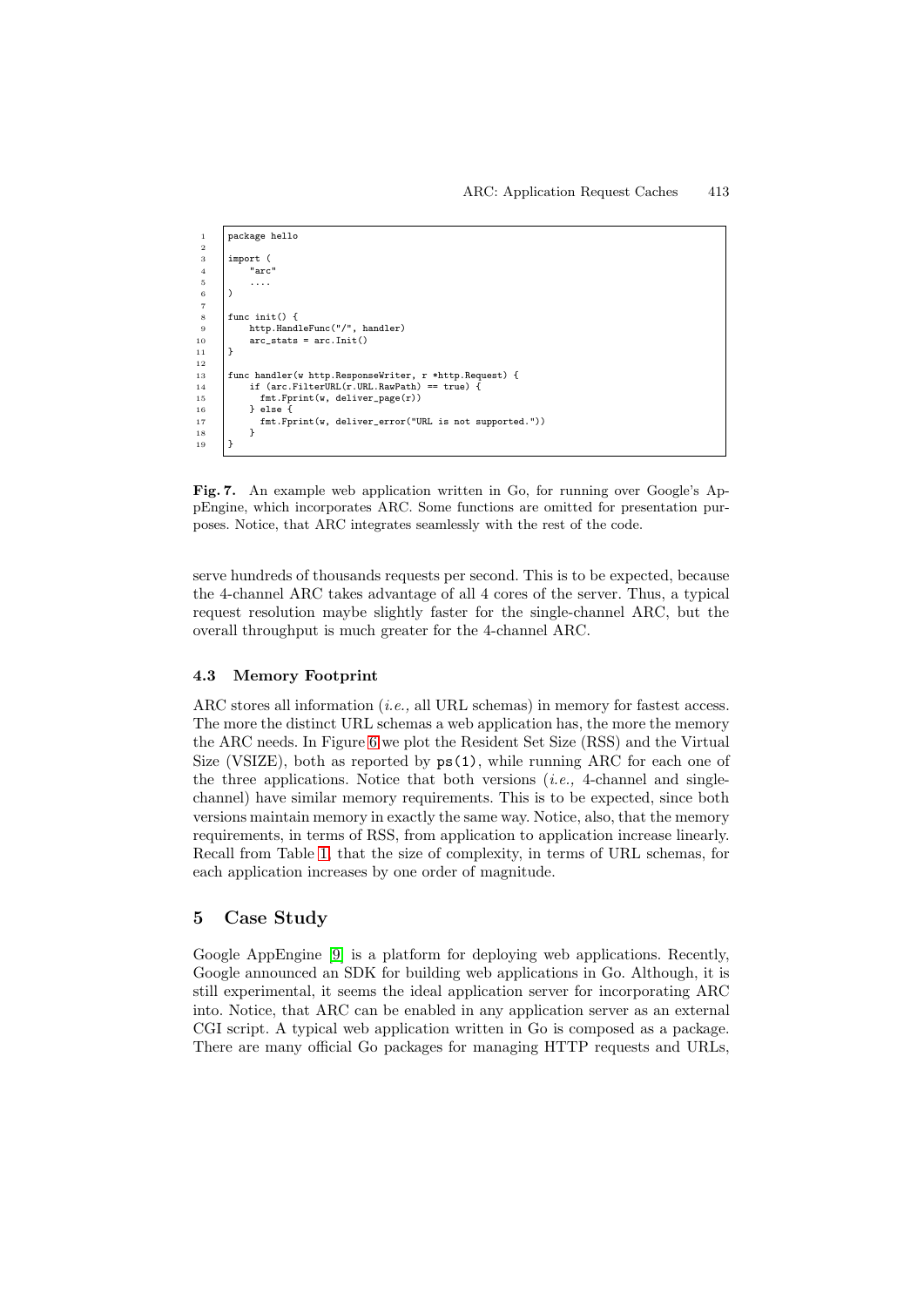which can be easily imported in the main package, which serves as the core of the application. Next, there is an initialization routine which assigns handlers for URLs matching a specific pattern, and, finally, there is a series of handlers that can serve incoming requests. Enabling ARC for an AppEngine application is trivial. In Figure [7](#page-13-0) we present the skeleton of an example web application written in Go for running over Google's AppEngine. Some functions have been omitted for presentation reasons. There are three basic steps needed for enabling ARC. First, the arc package must be imported (line 4). Second, arc.Init() must be called for initializing the cache (line 10). This function reads all available URL schemas from a text file and organizes them to data structures in memory (see Section [3](#page-6-0) for the description of the data structures used). Finally, a check is applied to the core request handler for filtering out all incoming URLs that are not compatible with any of the available stored schemas. This check is performed using the arc.Filter() function, which takes as a parameter the incoming URL in raw format (line 14) and returns a boolean value (true if the URL compiles to a valid schema, false otherwise).

## <span id="page-14-0"></span>**6 Related Work**

HPP is originally discovered by Luca Carettoni and Stefano di Paola in 2009 [\[21\]](#page-16-8). The most relevant research to ARC is PAPAS [\[3\]](#page-15-2), which aims at detecting HPP vulnerabilities through a black-box scanning technique. In this respect, PAPAS and ARC are different, since ARC aims at preventing exploitation through HPP; ARC assumes that the application *is* vulnerable. Nevertheless, the two technologies can be combined. A web application, which rapidly changes, can use ARC for protection and occasionally scanned for new HPP vulnerabilities. HPP Finder [\[1\]](#page-15-4) is a Chrome extension that scans web pages in real-time for detecting potential HPP exploits. Thus, the extension aims at protecting the end user from vulnerable (to HPP) web applications. However, HPP Finder has limited scope. It can identify only hyperlinks and forms that include a particular parameter multiple times. As we have already discussed in Section [2,](#page-2-0) HPP is a broader class of vulnerabilities that can be manifested when a parameter occurs multiple times in an HTTP request. Moreover, HPP Finder has many false positives, especially in pages with radio buttons. Therefore, HPP Finder is not considered a complete solution against HPP exploitation, but rather a precaution.

There are many frameworks for detecting and preventing XSS [\[18,](#page-16-15)[23](#page-17-7)[,14](#page-16-16)[,28](#page-17-8)[,26,](#page-17-6)[32\]](#page-17-9). Robertson and Vigna [\[26\]](#page-17-6) attempt to introduce structure in the web documents served by a web application, for taking advantage of it and detect potential injections. The framework needs a map of all URLs that the application supports in advance. In their context, this is called a RouteMap and it is similar to the routes package present in popular web development frameworks, such as Rails [\[16\]](#page-16-12) and Pylons [\[2\]](#page-15-3). ARC needs also all URLs supported by a web application, in order to extract all possible URL schemas. However, ARC does not assume that this information is known (we have listed techniques in Section [3](#page-6-0) for collecting URLs). Researchers have developed generic techniques for covering web exploitation [\[25,](#page-17-4)[30\]](#page-17-3). These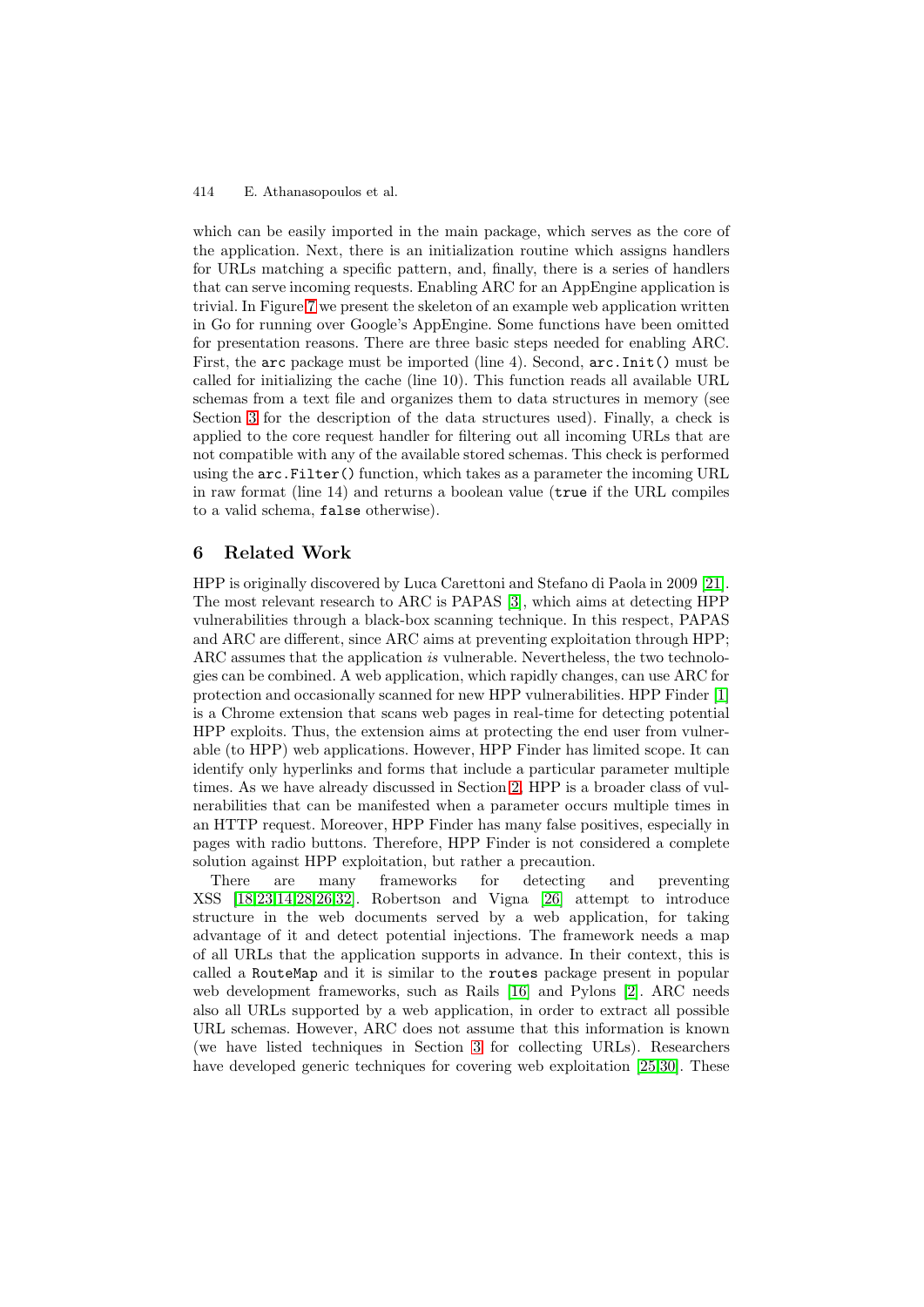techniques share a common property with ARC; they are also based on a training phase for collecting features that characterize the benign behavior of the web application. These proposals are more generic, and, thus, suffer from false positives. ARC, on the other hand, is practical and focuses on HPP only. Web exploitation is not only XSS. HPP is among the recently discovered highly sophisticated techniques for attacking a web application [\[5](#page-16-0)[,7,](#page-16-4)[27](#page-17-0)[,20](#page-16-1)[,4](#page-15-0)[,15,](#page-16-3)[36\]](#page-17-10). To that end, many academic efforts aim at applying security concepts from operating systems to the web platform [\[34,](#page-17-11)[35](#page-17-12)[,13](#page-16-17)[,24,](#page-17-13)[31\]](#page-17-14).

# **7 Conclusion**

HTTP Parameter Pollution (HPP) is a recently discovered technique for exploiting web applications. Since web applications communicate with browsers using HTTP requests and responses, the communication can be polluted by injecting parameters that alter the control flow of the web application according to an attacker's need. In this paper, we constructed a formal threat model for HPP and we proposed Application Response Caches (ARC), a framework that can prevent HPP exploitation in web applications. ARC can be transparently enabled in an application server, without further modifications to the web application and to the clients. We implemented a single-channel and a 4-channel ARC prototype using Google's Go language. ARC running on a 4-core Linux server, with 4 concurrently running goroutines, can process hundreds of thousands of URL requests per second. A typical URL resolution is in the scale of microseconds. Memory requirements, in terms of RSS, from application to application increase linearly with the size of different URL schemas.

**Acknowledgements.** This work was supported in part by the FP7 project SysSec, the FP7-PEOPLE-2010-IOF project XHUNTER, and the FP7- PEOPLE-2009-IOF project MALCODE, funded by the European Commission under Grant Agreements No. 257007, No. 273765, and No. 254116, respectively, and by DARPA through Contract FA8650-11-C-7190. Any opinions, findings, conclusions, or recommendations expressed herein are those of the authors, and do not necessarily reflect those of the European Commission, US Government, or DARPA.

# <span id="page-15-4"></span><span id="page-15-1"></span>**References**

- 1. Athanasopoulos, E.: HPP Finder (2011),
- <http://www.ics.forth.gr/~elathan/extra/hpp/index.html>
- <span id="page-15-3"></span>2. Bangert, B., Gardner, J.: The Pylons Project, <http://pylonsproject.org> (last visited on July 2011)
- <span id="page-15-2"></span>3. Balduzzi, M., Gimenez, C., Balzarotti, D., Kirda, E.: Automated discovery of parameter pollution vulnerabilities in web applications. In: Proceedings of the 18th Network and Distributed System Security Symposium (2011)
- <span id="page-15-0"></span>4. Barth, A., Caballero, J., Song, D.: Secure Content Sniffing for Web Browsers or How to Stop Papers from Reviewing Themselves. In: Proceedings of the 30th IEEE Symposium on Security & Privacy, Oakland, CA (May 2009)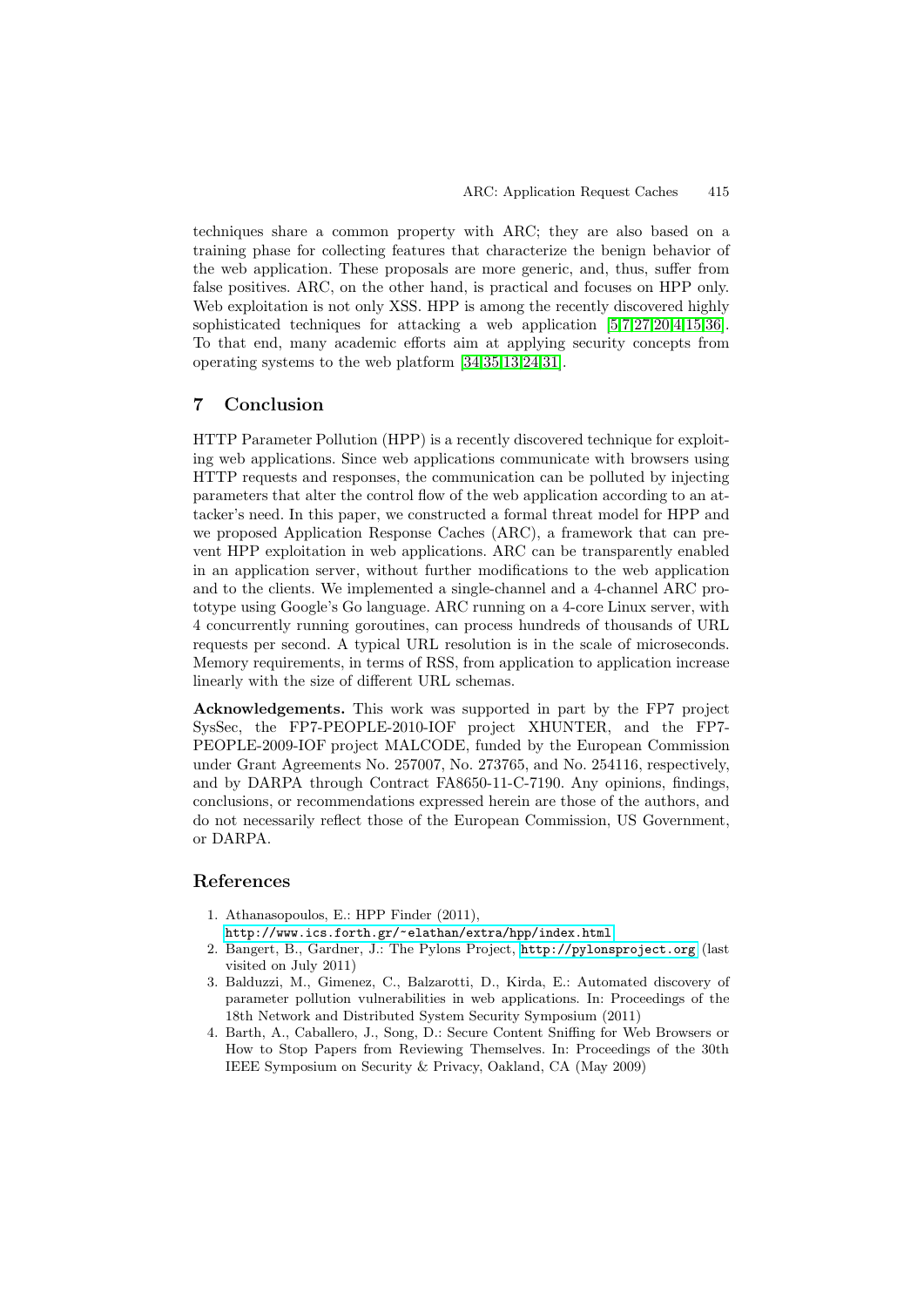- <span id="page-16-0"></span>416 E. Athanasopoulos et al.
	- 5. Barth, A., Jackson, C., Mitchell, J.C.: Robust Defenses for Cross-Site Request Forgery. In: Proceedings of the 15th ACM Conference on Computer and Communications Security, CCS (2008),

<http://crypto.stanford.edu/websec/csrf/csrf.pdf>

- <span id="page-16-6"></span>6. Berners-Lee, T., Masinter, L., McCahill, M.: RFC 1738: Uniform Resource Locators (1994), <http://www.ietf.org/rfc/rfc1738.txt>
- <span id="page-16-4"></span>7. Bojinov, H., Bursztein, E., Boneh, D.: XCS: Cross Channel Scripting and Its Impact on Web Applications. In: CCS 2009: Proceedings of the 16th ACM Conference on Computer and Communications Security, pp. 420–431. ACM, New York (2009)
- <span id="page-16-11"></span>8. Chapman, P., Evans, D.: Automated Black-Box Detection of Side-Channel Vulnerabilities in Web Applications. In: Proceedings of the 18th ACM Conference on Computer and Communications Security, CCS 2011, pp. 263–274. ACM, New York (2011), <http://doi.acm.org/10.1145/2046707.2046737>
- <span id="page-16-14"></span><span id="page-16-2"></span>9. Ciurana, E.: Developing with Google AppEngine. Springer (2009)
- 10. Dhamija, R., Tygar, J., Hearst, M.: Why Phishing Works. In: Proceedings of the SIGCHI Conference on Human Factors in Computing Systems, pp. 581–590. ACM, New York (2006)
- <span id="page-16-5"></span>11. Fogie, S., Grossman, J., Hansen, R., Rager, A., Petkov, P.: XSS Attacks: Cross Site Scripting Exploits and Defense. Syngress Publishing (2007)
- <span id="page-16-9"></span>12. Garrett, J., et al.: Ajax: A New Approach to Web Applications. Adaptive Path 18 (2005)
- <span id="page-16-17"></span>13. Grier, C., Tang, S., King, S.: Secure Web Browsing with the OP Web Browser. In: Security and Privacy, pp. 402–416. IEEE (2008)
- <span id="page-16-16"></span>14. Gundy, M.V., Chen, H.: Noncespaces: Using Randomization to Enforce Information Flow Tracking and Thwart Cross-Site Scripting Attacks. In: Proceedings of the 16th Annual Network and Distributed System Security Symposium (NDSS), San Diego, CA, February 8-11 (2009)
- <span id="page-16-3"></span>15. Hansen, R., Grossman, J.: Clickjacking, technical Report, SecTheory (2008), <http://www.sectheory.com/clickjacking.htm>
- <span id="page-16-12"></span>16. Hansson, D.H., et al.: Ruby on Rails, <http://www.rubyonrails.org> (last visited on July 2011)
- <span id="page-16-7"></span>17. Jackson, C., Barth, A.: Forcehttps: Protecting High-security Web Sites from Network Attacks. In: Proceeding of the 17th International Conference on World Wide Web, WWW 2008, pp. 525–534. ACM, New York (2008), <http://doi.acm.org/10.1145/1367497.1367569>
- <span id="page-16-15"></span>18. Jim, T., Swamy, N., Hicks, M.: Defeating Script Injection Attacks with Browser-Enforced Embedded Policies. In: WWW 2007: Proceedings of the 16th International Conference on World Wide Web, pp. 601–610. ACM, New York (2007)
- <span id="page-16-13"></span><span id="page-16-1"></span>19. Baugh, J.P.: Go Programming (June 2010) ISBN: 1453636676
- 20. Lin-Shung, H., Zack, W., Chris, E., Collin, J.: Protecting Browsers from Cross-Origin CSS Attacks. In: CCS 2010: Proceedings of the 17th ACM Conference on Computer and Communications Security. ACM, New York (2010)
- <span id="page-16-8"></span>21. Carettoni, L., di Paola, S: HTTP Parameter Pollution (2009), [https://www.owasp.org/images/b/ba/](https://www.owasp.org/images/b/ba/AppsecEU09_CarettoniDiPaola_v0.8.pdf) AppsecEU09\_[CarettoniDiPaola](https://www.owasp.org/images/b/ba/AppsecEU09_CarettoniDiPaola_v0.8.pdf)\_v0.8.pdf
- <span id="page-16-10"></span>22. Mesbah, A., Bozdag, E., Deursen, A.: v.: Crawling AJAX by Inferring User Interface State Changes. In: Proceedings of the 2008 Eighth International Conference on Web Engineering, ICWE 2008, pp. 122–134. IEEE Computer Society, Washington, DC (2008), <http://dx.doi.org/10.1109/ICWE.2008.24>